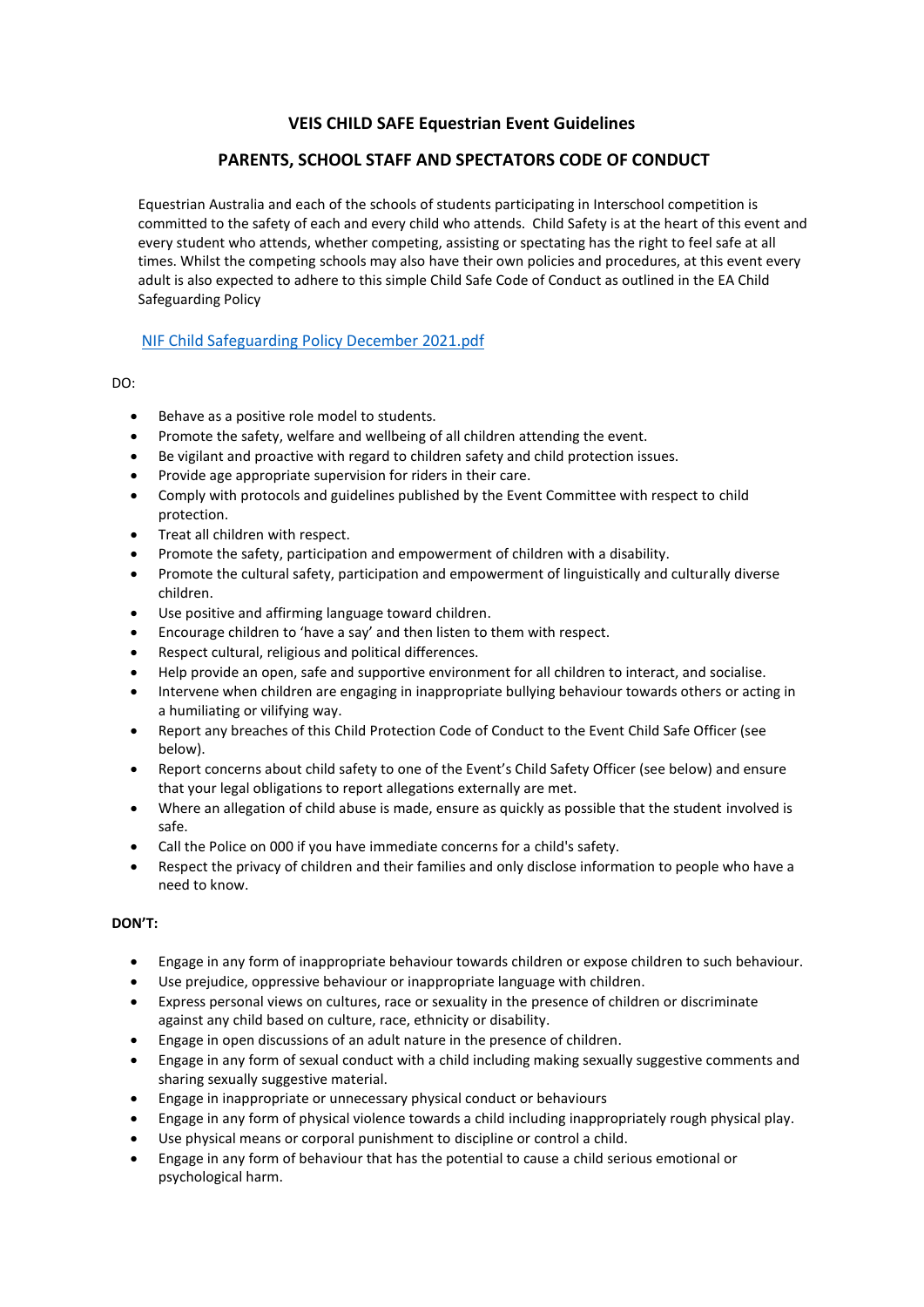- Engage in undisclosed private meetings with a child that is not your own child.
- Engage in inappropriate personal communications with a child through any medium, including any online contact or interactions.
- Take or publish (including online) photos, movies or recordings of a child without parental/carer consent.
- Post online any information about a child that may identify them such as their: full name; age; e-mail address; telephone number; residence; school; or details of a club or group they may attend.
- Ignore or disregard any suspected or disclosed child abuse.

### **What to do if you have a concern:**

If you believe a participant or visitor to the Event has acted in an unsafe way towards a competitor or child (verbally, physically or through their behaviours), we encourage you to firstly speak with the senior most staff member from the school involved. If this is not possible or appropriate, the Child Safe phone number will be available to report matters of concern. *Both students, staff and parents/visitors are encouraged to use this number if they would like to report a suspicious or unsafe matter.*

### **Event Child Safety Officer: XXXXXXXXX NUMBER TBC for each competition**

(This person may delegate the monitoring of this phone to another suitable person at different times throughout the event).

## **Key Responsibilities of a Child Safety Officer include:**

- having training and a good working knowledge of the Government Child Protection Policy and Child Protection Program
- ensuring that there are clear procedures to allow people to report reportable conduct matters at the event
- ensuring there is signage and means of communication for reporting or disclosure
- being a first point of contact at the event for raising child protection concerns. Delegation of the monitoring of a contact phone to another suitable person, at different times throughout the event, may be made.
- offering assistance and support when a disclosure of harm or abuse is made
- promptly manage a response to an allegation or disclosure of child abuse, and ensuring that the allegation or disclosure is taken seriously without replacing any legal reporting obligations any person may have
- assisting with appropriate responses to child protection incidents including liaising with the Police and other external agencies and responding to a child who makes, or is affected by, an allegation of child abuse
- organising external support to assist parties following a disclosure or suspicion of harm, abuse or grooming

### **CHILD SAFE PROTOCOLS**

ALL adults (parents, supporters, staff, and visitors) MUST register their attendance either by electronic or physical check-in to the Event and in doing so acknowledge their intended adherence to the Child Safe nature of this event. This includes any spectators.